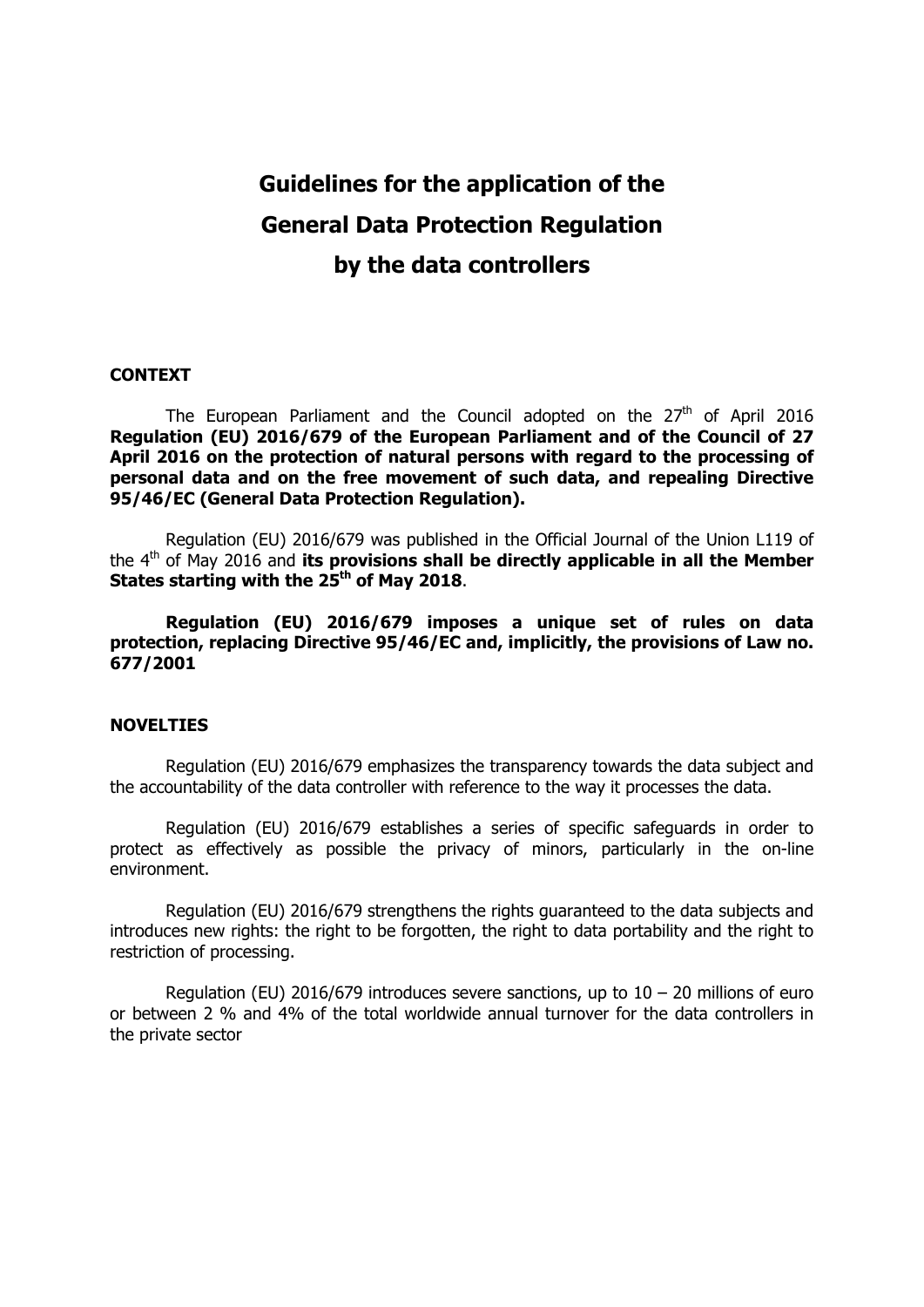## **TERRITORIAL SCOPE**

## **GDPR** applies to:

Processing of personal data in the context of the activities of an establishment of a controller or a processor in the Union, regardless of whether the processing takes place in the Union or not.

Processing of personal data of data subjects who are in the Union by a controller or processor not established in the Union, where the processing activities are related to:

- the offering of goods or services, irrespective of whether a payment of the data subject is required, to such data subjects in the Union; or
- the monitoring of their behaviour as far as their behaviour takes place within the Union.

Processing of personal data by a controller not established in the Union, but in a place where Member State law applies by virtue of public international law.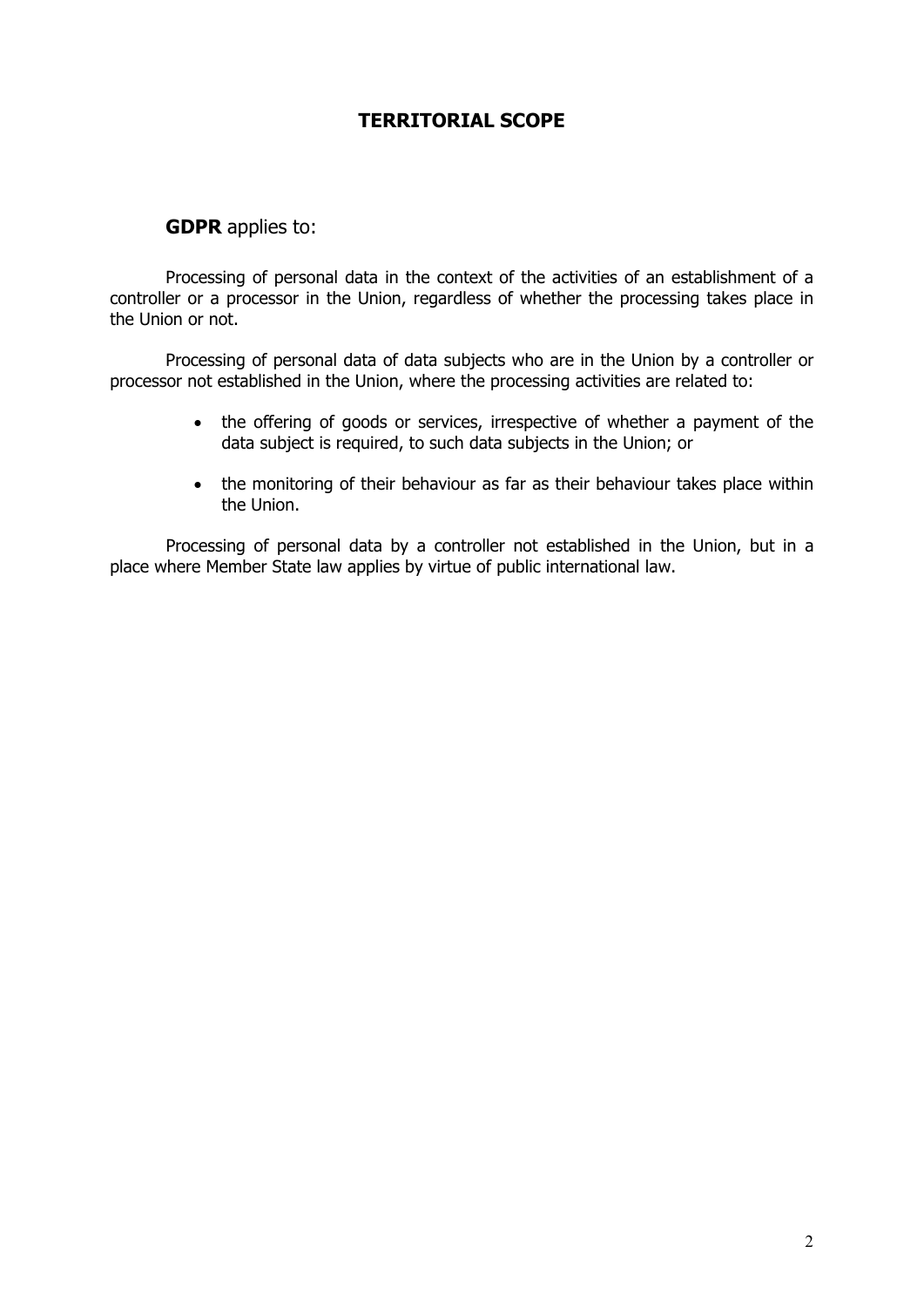## **MAIN OBLIGATIONS OF THE DATA CONTROLLERS FOR THE APPLICATION OF GDPR**

## **DESIGNATION OF THE DATA PROTECTION OFFICER**

For the guidance on how personal data is handled by data controller or a processor, in some situations, a person is required to carry out an internal information, counseling and control mission: **the data protection officer**.

The designation of a data protection officer is mandatory as of  $25<sup>th</sup>$  of May 2018, based on the provisions of Articles 37-39 of the General Data Protection Regulation, where the data controller or processor:

- public authority or body, except for courts;
- carries out a core activity which require regular or systematic monitoring of data subjects on a large scale;
- carries out a core activity which consist of processing on a large scale of special categories of data (such as: personal data revealing racial or ethnic origin, religious beliefs, trade union membership, genetic data, biometric data, data concerning health) or data relating to criminal convictions or offences.

Even if the entity is not expressly required to designate a data protection officer, ANSPDCP recommends this appointment, taking into account the beneficial effect of the officer's activity to ensure compliance with the General Data Protection Regulation by that data controller or processor.

A **data protection officer** is a major asset for the data controller in order to understand and comply with GDPR's obligations, for the dialogue with data protection authorities and to reduce the risk of litigation.

#### **Tasks of the data protection officer**

- **to inform and advise** the controller or the processor and the employees who carry out processing of their existing obligations in the data protection field;
- **to monitor the compliance with GDPR** and the national legislation in the data protection field;
- **to provide advice** as regards the data protection impact assessment and monitor its performance;
- **to cooperate with the supervisory authority** and to act as a contact point for the supervisory authority.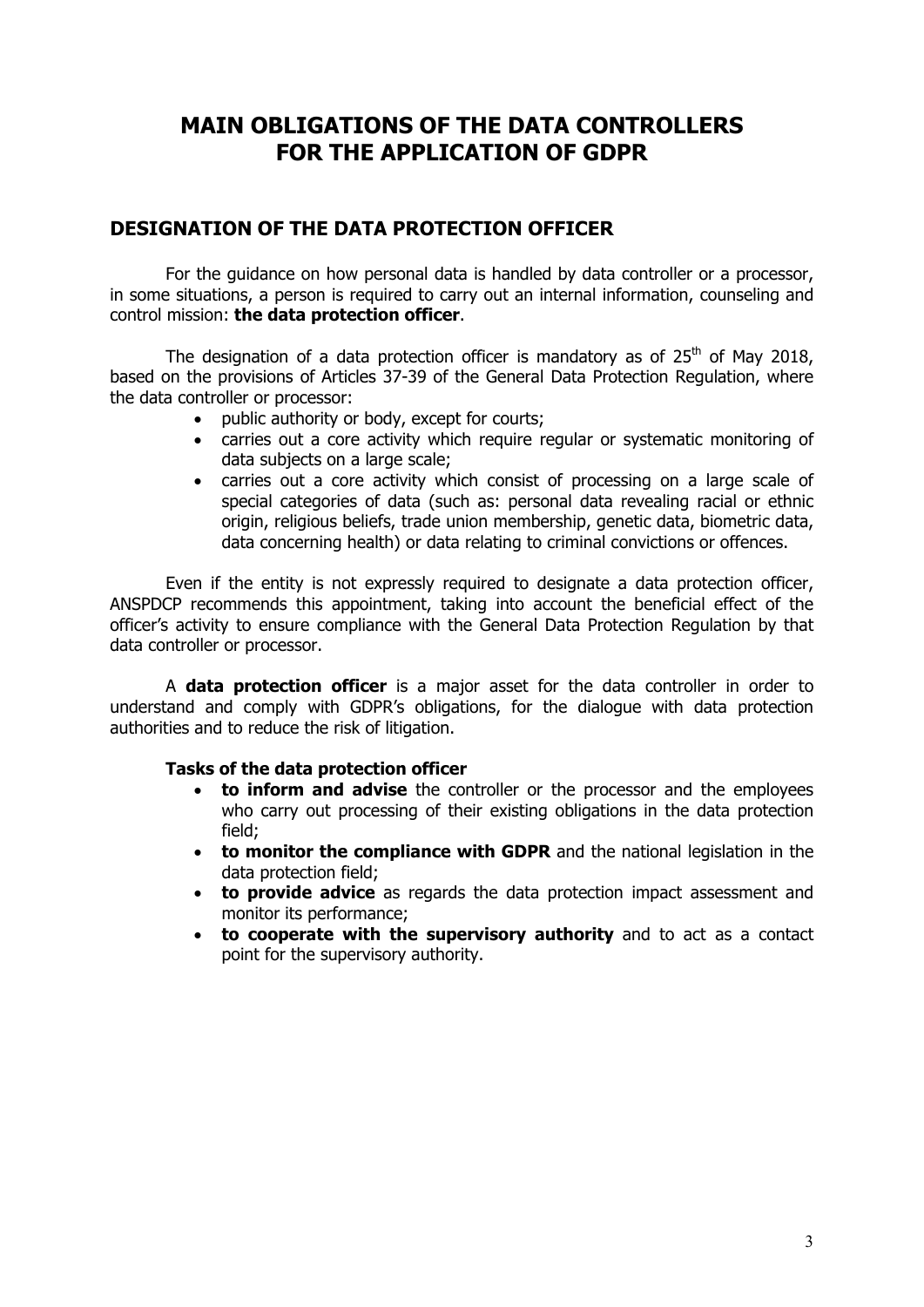## **MAPPING PERSONAL DATA PROCESSING**

Each data controller from the public sector, each data processor and each data controller from the private sector with more than 250 employees has the obligation to maintain a record of processing activities under its responsibility, based on provisions of Article 30 of General Data Protection Regulation.

Even data controllers from the private system with less than 250 employees are required to map the processing in cases where the processing they perform is likely to result in a risk to the rights and freedoms of data subjects, where the processing is not occasional, or the processing includes special categories of data or personal data relating to criminal convictions and offences.

#### In this regard:

In order to effectively evaluate the impact of GDPR on the activity of the entity, it is necessary to identify the personal data processing performed and maintain a record of the processing activities.

In order to have a complete and accurate record of the processing of personal data and to meet the new requirements, it should be identified in advance with precision:

- the different personal data processing;
- the categories of personal data processed;
- the purposes of the processing;
- the persons who process these data;
- the data flows, by indicating the origin and the destination of the data, in particular, in order to identify the eventual data transfers outside the EU.

#### **The record kept by the data controller shall contain:**

(a) the name and contact details of the controller and, where applicable, the joint controller, the controller's representative and the data protection officer;

(b) the purposes of the processing;

(c) a description of the categories of data subjects and of the categories of personal data;

d) the categories of recipients to whom the personal data have been or will be disclosed including recipients in third countries or international organizations;

(e) where applicable, transfers of personal data to a third country or an international organisation, including the identification of that third country or international organisation and, in the case of transfers referred to in the second subparagraph of Article 49(1) of the General Data Protection Regulation, the documentation of suitable safeguards;

(f) where possible, the envisaged time limits for erasure of the different categories of data;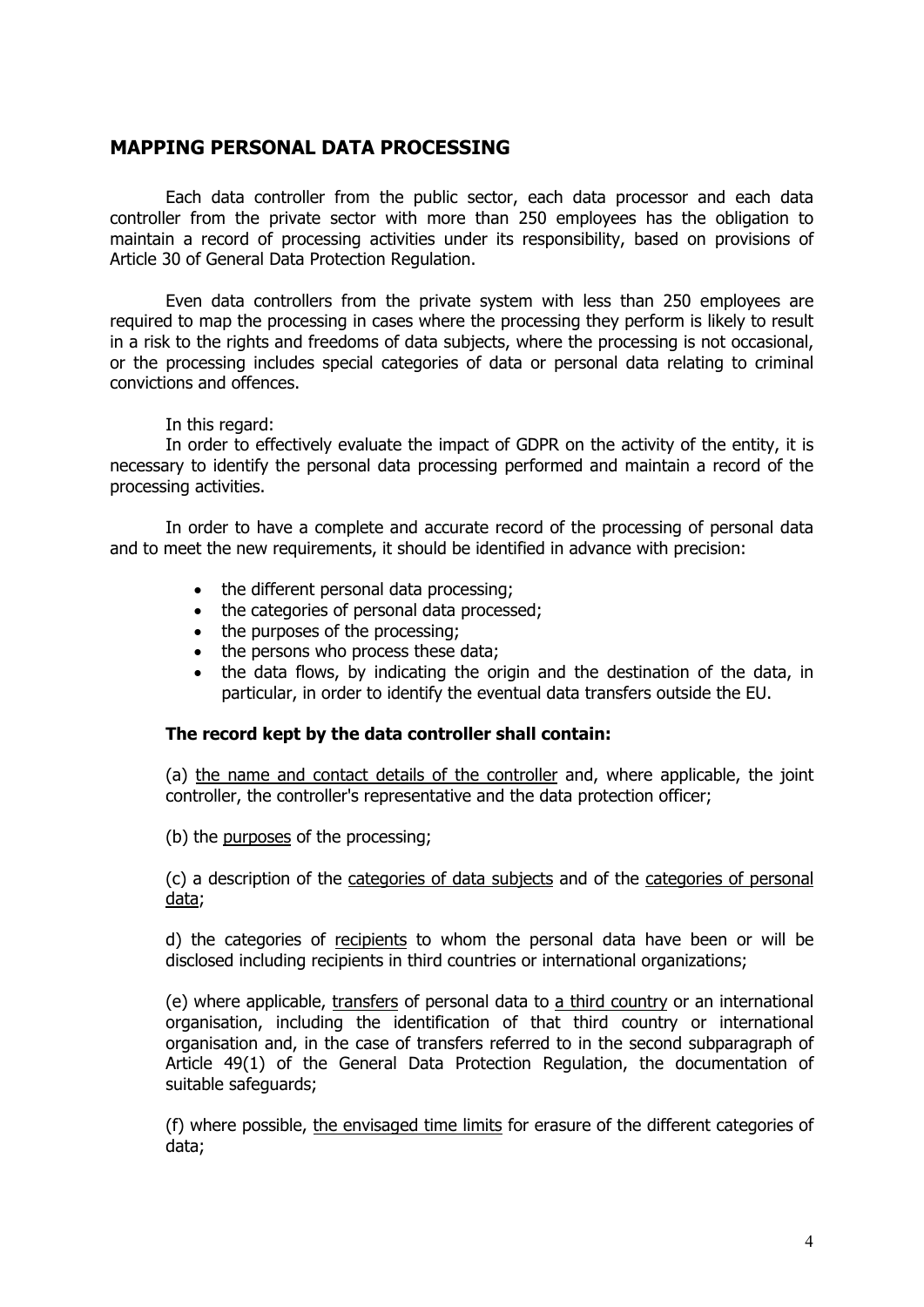(g) where possible, a general description of the technical and organisational security measures referred to in Article 32(1) of the General Data Protection Regulation.

As such, for each processing of personal data, it is necessary to consider the following:

#### **WHO?**

The names and the coordinates of the data controller (and its legal representative) and, where applicable, of the data protection officer shall be recorded;

The list of processors shall be drawn up as appropriate.

#### **WHAT?**

Identify the categories of processed data;

Identify the data that may raise risks due to their particular sensitivity (health data or offences)

#### **WHY?**

Indicate the purpose(s) for which you are collecting or processing such data (example: business relationship management, HR management, geolocation, video surveillance etc.).

#### **WHERE?**

Determine the location of the evidence system and, as the case may be, the data recipients.

Indicate the states where the data may be transferred to.

#### **HOW LONG?**

Indicate, for each category of data, the retention period.

#### **HOW?**

Indicate the security measures implemented in order to minimize the risks of unauthorized access to data and therefore the impact on the privacy of the data subjects.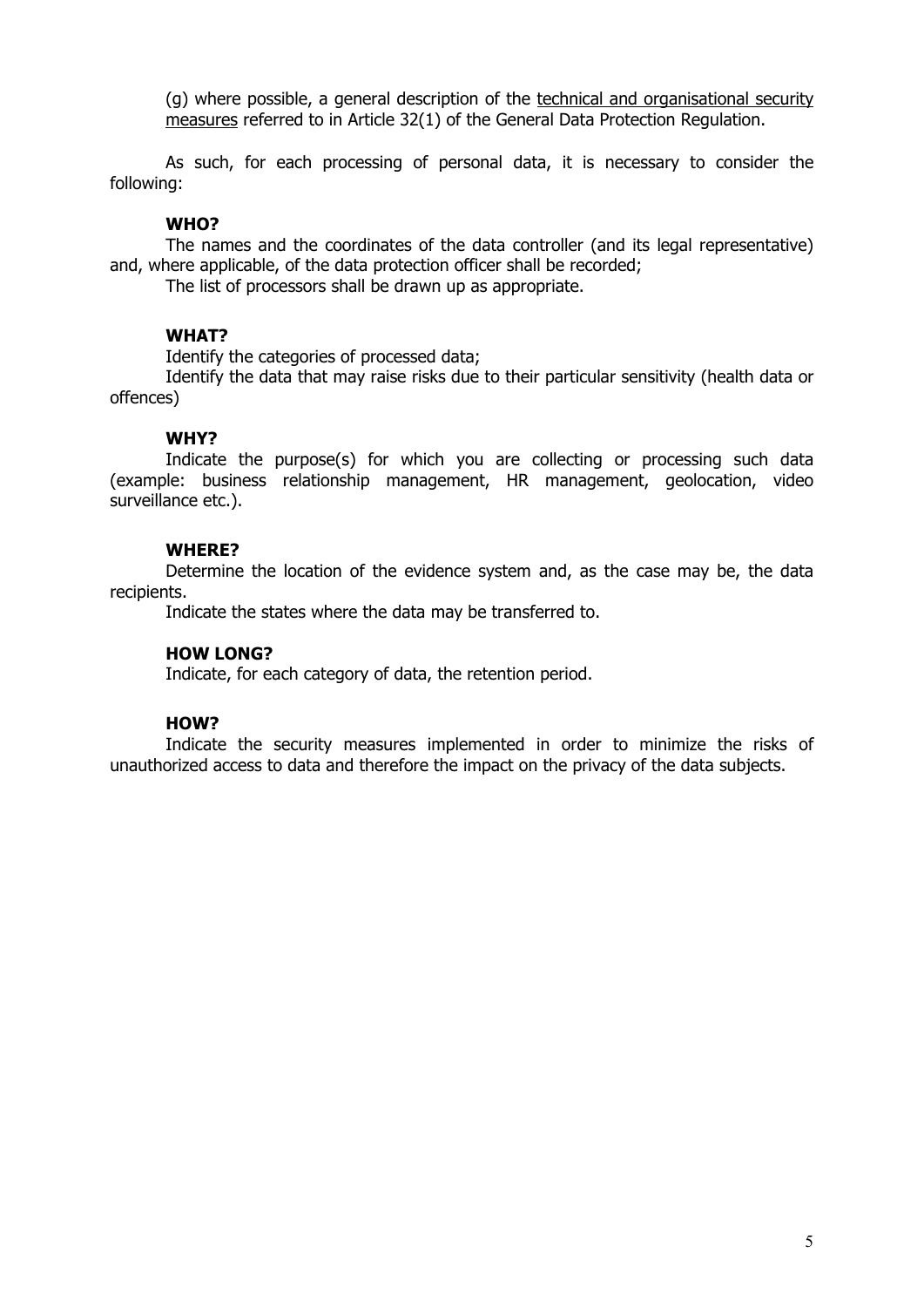## **PRIORITIZING ACTIONS**

The data controllers and the processor **identity the actions** to be taken to comply with the requirements imposed by the GDPR.

These actions are **prioritized** according to the risks posed by the processing performed for the rights and freedoms of the data subjects.

After identifying the processing of personal data performed within the entity, it shall be established the actions to be taken to comply with the obligations imposed by the General Data Protection Regulation for each of them.

Regardless of the processing carried out, the main aspects shall be considered:

- collecting and processing **only the data strictly necessary** for achieving the purposes;
- identification of the **legal basis** on which the processing referred to in Article 6 of the General Data Protection Regulation (e.g. consent of data subjects, contract, legal obligation);
- revision/completion of **information provided to data subjects** in order to meet the requirements of the General Data Protection Regulation (Articles 12, 13 and 14);
- ensuring that **processors** are aware of their new duties and responsibilities;
- verifying the existence of contractual clauses and updating the obligations of **processors** on the security, confidentiality and protection of the personal data processed;
- **e** establishing the means for exercising **the rights of the data subjects** (e.g. right of access, right to rectification, right to portability, consent's withdraw);
- verifying the implemented **security measures**.

**Special measures** may be applied, such as: data protection impact assessment, extension of the right to information of data subjects, obtaining the consent of the data subjects (where applicable), obtaining authorization for data transfers in third countries (if applicable) where the personal data processing performed by the data controller or processor by the operator fulfils the following **characteristics**:

- The processing also covers data categories such as:
	- data revealing racial or ethnic origin, political opinions, philosophical or religious beliefs, trade union membership;
	- data concerning health or sexual orientation, genetic data or biometric data;
	- data relating to offences or criminal convictions;
	- data relating to minors.
- The processing has as purpose or effect:
	- a systematic monitoring of a publicly accessible area on a large scale;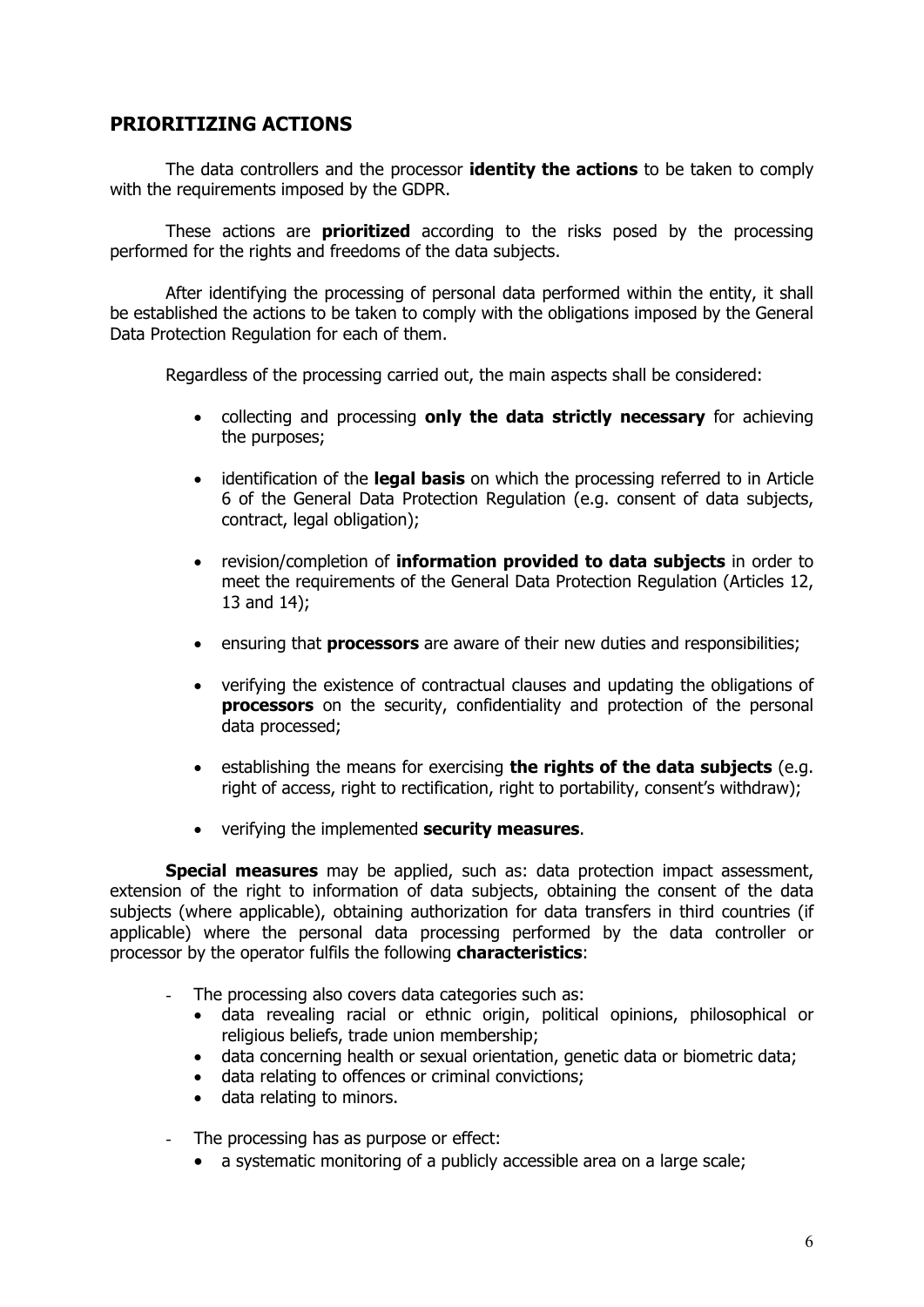a systematic and extensive evaluation of personal aspects relating to natural persons which is based on automated processing, including profiling, and on which decisions are based that produce legal effects concerning the natural person or similarly significantly affect the natural person.

The processing involves data transfers outside the European Union to countries that do not provide an adequate level of protection recognised by the European Commission or to third countries.

An in-depth analysis of the data protection legislation and the requirements imposed by the General Data Protection Regulation is carried out in order to determine the measures to be applied at the level of each data controller, depending on the sector of activity and the specificity of the processing carried out.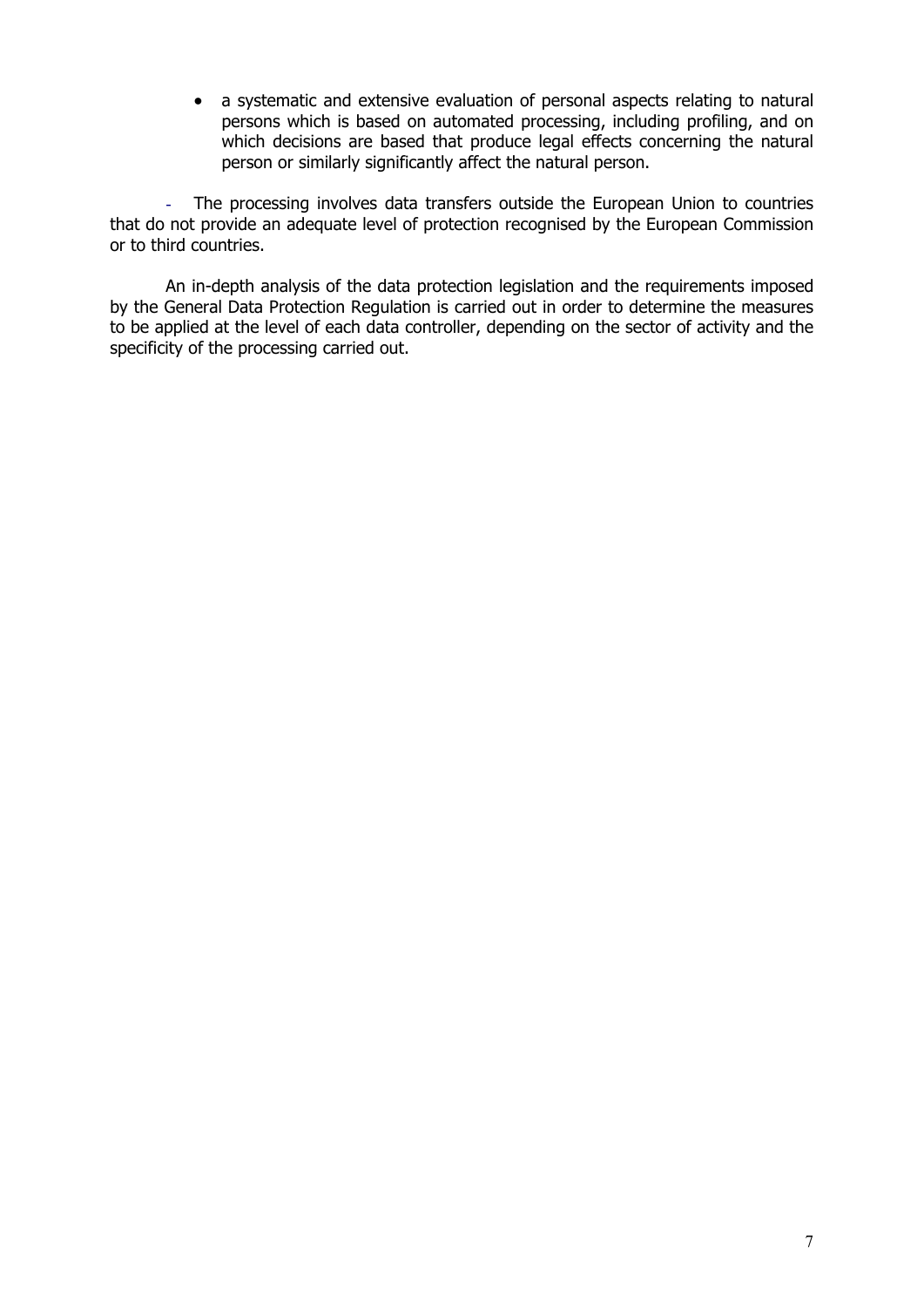## **RISK MANAGEMENT**

If personal data processing that could result in **high risks** to the rights and freedoms of individuals has been identified, the data controller shall perform a **data protection impact assessment**, under the conditions of Article 35 of the General Data Protection Regulation.

The data protection impact assessment shall be carried out **prior to the collection**  of personal data and to the processing.

**The risks assessment on data protection from the point of view of the data subject, by taking into account the nature of the data, scope, context and purposes of the processing and use of new technologies** shall be emphasised.

The data protection impact assessment **supposes**:

- a description of the processing and its purposes:
- an assessment of the necessity and proportionality of the processing;
- an assessment of the risks to the rights and freedoms of data subjects;
- the measures envisaged to address the risks and to demonstrate compliance with the provisions of the GDPR.

The data protection impact assessment allows:

- performing a personal data processing or a product that respects privacy;
- **e** estimating the impact on the privacy of the data subjects;
- demonstrating that the fundamental principles of the General Data Protection Regulation are respected.

The data protection impact assessment is particularly important in:

(a) a systematic and extensive evaluation of personal aspects relating to natural persons which is based on automated processing, including profiling, and on which decisions are based that produce legal effects concerning the natural person or similarly significantly affect the natural person;

(b) processing on a large scale of special categories of data referred to in Article 9(1), or of personal data relating to criminal convictions and offences referred to in Article 10; or

(c) a systematic monitoring of a publicly accessible area on a large scale.

Where a data protection impact assessment indicates that the processing would result in a high risk in the absence of measures taken by the controller to mitigate the risk, the controller shall consult the supervisory authority.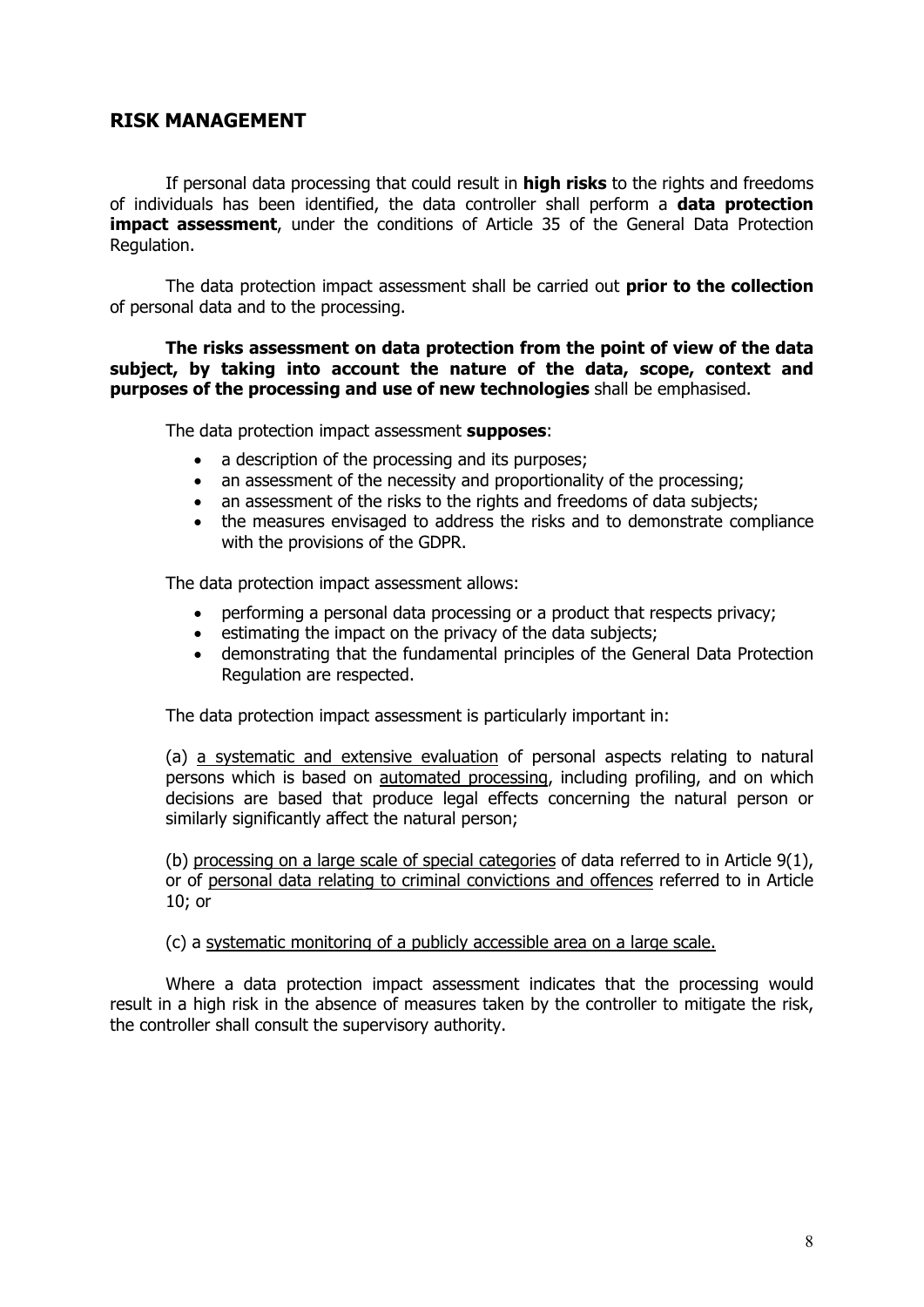## **ORGANISING THE INTERNAL PROCEDURES**

In order to ensure a high level of protection of personal data on a permanent basis, the data controller and the processor must develop internal procedures to ensure that data protection is respected at all times, taking into account all the events that may occur during data processing, such as:

- data breach:
- requests for exercising the rights of the data subjects;
- modifying the personal data collected;
- changing the provider.

#### **The organisation of internal procedures involves, in particular:**

- **taking into consideration the protection of personal data from the moment of design** *(privacy by design*) of an application or a processing: minimization of collected data depending on the purpose, cookies, retention period, information provided to data subjects, obtaining the consent of the data subjects, security and confidentiality of personal data, ensuring the role and the responsibilities of the involved parties;
- **implementation of appropriate technical and organisational measures ensuring that, by default, only the personal data necessary for each specific purpose of the processing is processed** (**privacy by default**), taking into account the volume of the data, the degree of their processing, the retention period and their accessibility, so that personal data is not accessed, without human intervention, by an unlimited number of persons;
- **raising awareness and organizing the information dissemination,** in by developing a training and communication plan for the employees who process personal data;
- **solving complaints and requests submitted by data subjects for exercising their rights**, establishing the parties involved and the means for their exercise; the exercise of the rights should be performed also by electronic means where the data have been collected in such a way;
- **anticipating a possible personal data breach** specifying, for certain cases, the obligation to notify the data protection authority within 72 hours and the data subjects as soon as possible;
- **ensuring the confidentiality and security of processing** by implementing appropriate technical and organizational measures, including inter alia as appropriate:

a) the pseudonymisation and encryption of personal data;

b) the ability to ensure the ongoing confidentiality, integrity, availability and resilience of processing systems and services;

c) the ability to restore the availability and access to personal data in a timely manner in the event of a physical or technical incident;